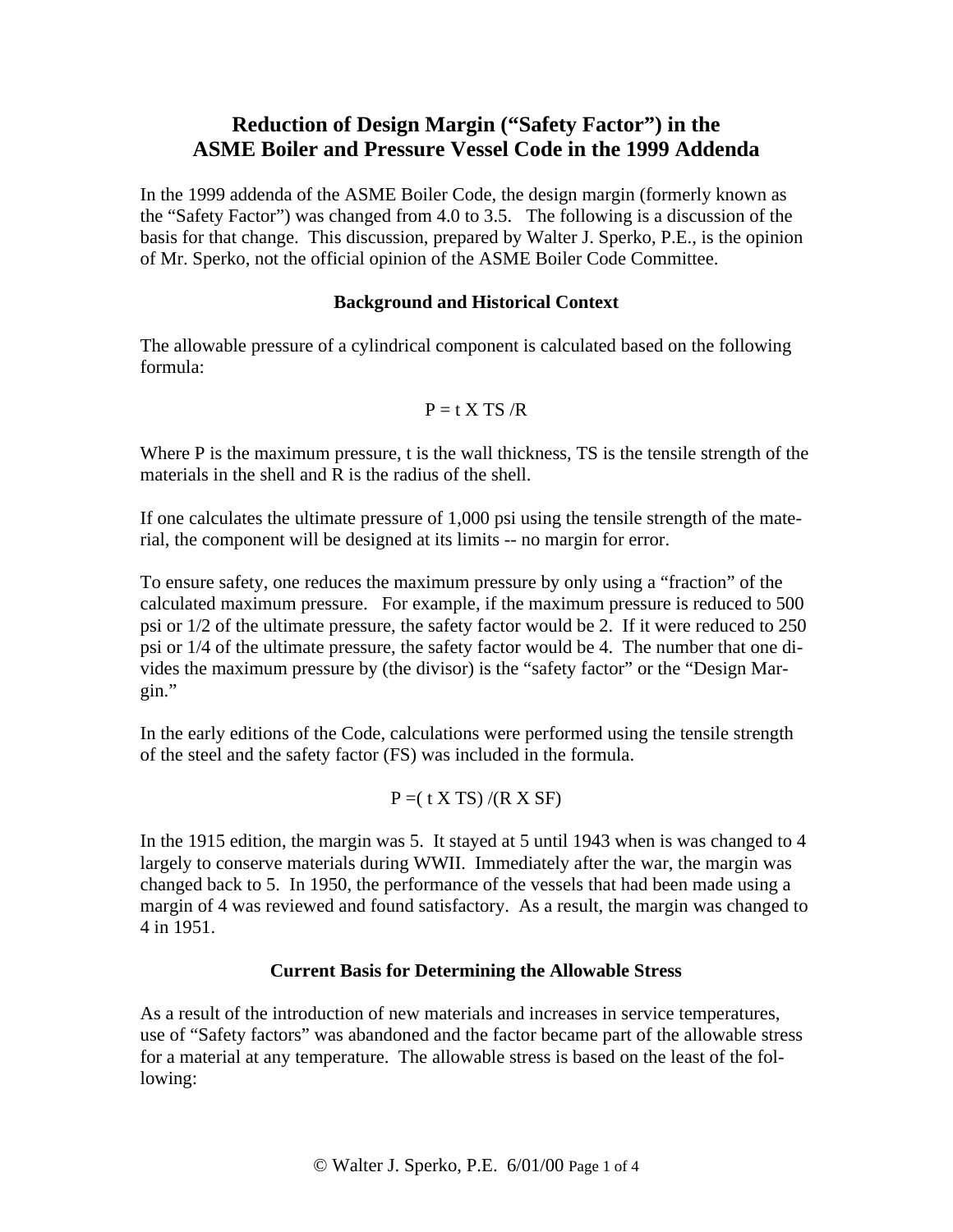## **Reduction in Design Margin in the ASME Boiler and Pressure Vessel Code in the 1999 Addenda**

- Room-temperature tensile strength / 3.5
- Room-temperature yield strength / 1.5
- The stress required to cause a creep rate of 0.0001%/1000 hours
- The average stress to cause rupture at  $100,000$  hours  $/ 1.5$
- The minimum stress to cause rupture at 100,000 hours / 1.25

#### **Source of the 1999 Change in the Design Margin from 4.0 to 3.5**

In 1996, the Chairman of Subcommittee VIII challenged the margin of 4. Although it may seem so to some, revisions to the design margin were not made without due technical consideration. The Pressure Vessel Research Committee studied the matter for 2 years and concluded that ASME could safely change the margin to 3.5. The results of the study are published in WRC Bulletin 435 published in September, 1998.

That study examined the service history of pressure vessels and observed that most failures were the results of poor notch toughness, service degradation and operating problems. Few failures were associated with inadequate design rules in Section VIII.

Based on the service history and burst testing of pressure vessels with different strainhardening coefficients (type 304 stainless, SA516-70 and SA-517 Grade F). These vessels contained nozzles and end closures to provide realistic local strain concentrations. It was determined that failure mode due to simple pressurization was predictable -- a function of wall thickness, toughness and the strength of the material.

The study examined the toughness of materials. Many failures in the historical database occurred during hydrostatic testing -- a combination of simultaneously very high stress and low temperature. 1987 changes in Section VIII imposed engineering-based toughness requirements on materials based on fracture mechanics. Fracture mechanics did not exist as an engineering discipline in 1951 when the design margin of 4 was established; today, fracture mechanics allows an engineer to establish the minimum toughness required in a material based on the stress applied and the maximum credible size flaw. These changes eliminated concern over brittle fracture. In addition, Section VIII requires that hydrostatic testing be performed at the minimum design metal temperature plus at least 30°F, ensuring that brittle failure will not occur during hydrostatic testing.

Other failure modes considered were fatigue, incremental collapse, elastic instability, plastic instability, creep rupture and buckling. None of these are affected by the change in design margin.

The biggest change that justifies the change in design margin is advancements in materials and more thorough understanding of materials behavior. Due to the improved toughness rules, advanced materials that have been electric furnace or basic oxygen melted, some followed by electroslag remelting, argon degassing and vacuum degassing, have resulted in the availability of "cleaner" steels. These steels have lower levels of carbon, hydrogen, phosphorous and sulfur -- elements that reduce toughness -- than ever before.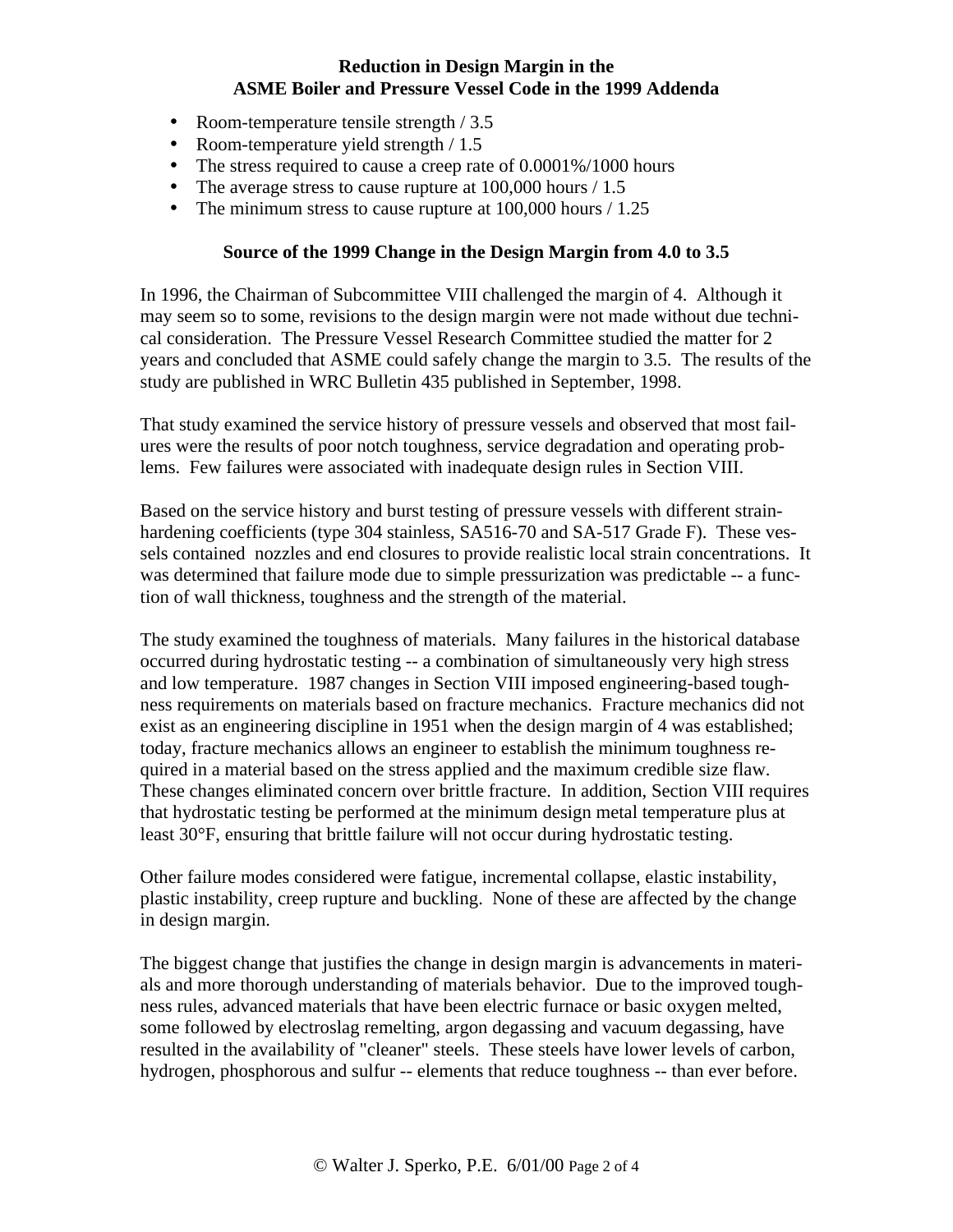### **Reduction in Design Margin in the ASME Boiler and Pressure Vessel Code in the 1999 Addenda**

The materials used in today's construction are simply better than those used as little as 20 years ago.

In addition, welding consumables are better, and welding processes are under better control than they were in 1950. Hhydrogen cracking and the need to use preheat and lowhydrogen electrodes is understood by the fabrication and construction industry. Postweld heat treatment is commonplace, whereas it was unusual in 1950.

In 1935, radiography was done using x-ray tubes and the thickness limit was 4 inches. More powerful energy sources, including radioactive isotopes, were developed after WWII, but their use was not commonplace until well after 1950. The quality and sensitivity of radiographic film has improved significantly since then, too. Ultrasonic examination has also advanced to where a competent technician can find and characterize very small flaws in very thick materials.

# **The Changes. . . .**

Some allowable stresses did not change as a result of this change to the design margin:

- The design margins for cast and ductile iron.
- The design margins for materials in which yield strength governs (like 304 stainless)
- The design margins for elevated temperature (i.e. creep range) service.

What did change mostly was the allowable stress for low to mid-temperature service for carbon and low alloy steel. The typical increase in allowable stress is 14%. This advantage disappears as service temperature increases. For example, typical increases are:

| Material   | $650^{\circ}$ F | $750^{\circ}$ F | $900^{\circ}F$ |
|------------|-----------------|-----------------|----------------|
| SA-516-70  | 7.4%            | $0\%$           | Not permitted  |
| SA-299     | 14%             | 5.3%            | Not permitted  |
| SA-213-T11 | 14%             | 3.6%            | $0\%$          |
| SA-213-T22 | 14%             | 3.6%            | 0%             |

#### **Conclusions**

The change in design margin is the consequence of advancements in materials technology, including maturing of fracture mechanics as an engineering discipline and superior steelmaking technology, advancements in welding technology and advancements in nondestructive examination techniques. In addition, refinements in code rules and better understanding of how failures occur since 1951 make the reduction in design margin inconsequential to safety.

Further work is being done to reduce the margins for Division 2to less than 3.0.

ASME B31.3 has had a design margin of 3.0 for more than 20 years